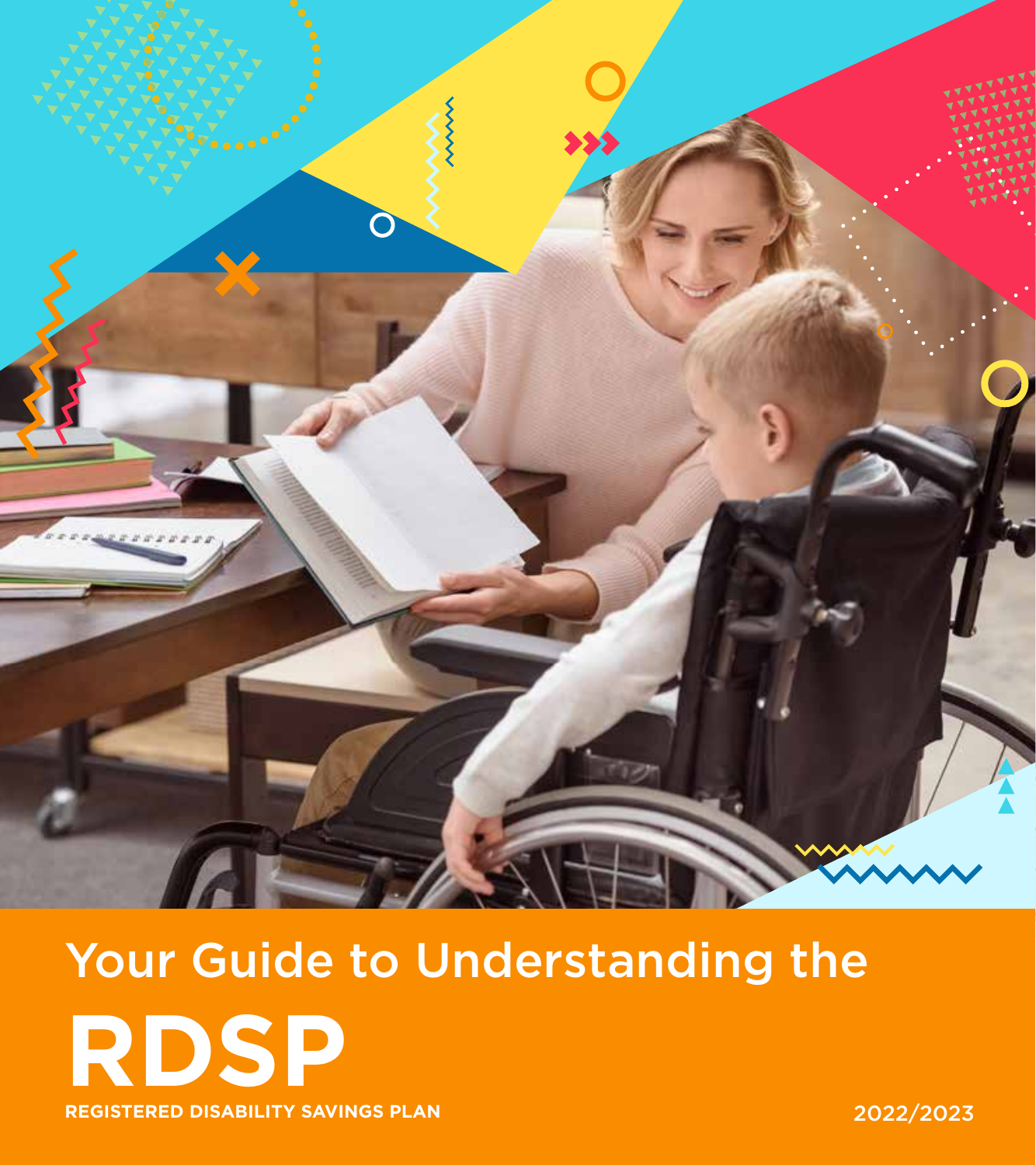

This booklet is provided to you, courtesy of your credit union. It is written to be easily understood as a result of requests by credit union members for clear, up-to-date information on the RDSP.

This issue of Understanding the RDSP is based on the legislation in effect as of April 2022.

This is intended as an information guide only. If any clarification is required, you should refer to the actual legislation provided by Canada Revenue Agency (CRA). Their contact number is **1-800-959-8281** and their website is **https://www.canada.ca/ en/revenue-agency.html**. Any clarification you require regarding the Canada Disability Savings Grant or Canada Disability Savings Bond should be directed to Employment and Social Development Canada (ESDC). Their contact number is **1-800-622-6232** and their website is

**http://www.esdc.gc.ca/eng/disability/savings/index.shtml**

# Table of Contents

| What Is a RDSP?                                      | 4  |
|------------------------------------------------------|----|
| Future source of income                              |    |
| Income-tested benefits                               |    |
| Creditor protection                                  |    |
| Who can be the holder?                               |    |
| Replacing a holder                                   |    |
| Beneficiary information                              |    |
| Minor beneficiary                                    |    |
| Contractual competence                               |    |
| Competency in doubt-temporary measures               |    |
| Residency restrictions                               |    |
| <b>Contributions and Taxable Earnings</b>            | 10 |
| Over contributions                                   |    |
| How long can you contribute to a RDSP?               |    |
| <b>Taxation of RDSPs</b>                             |    |
| <b>Eligible Investments</b>                          | 11 |
| <b>Government Incentives</b>                         | 11 |
| Canada Disability Savings Grant (CDSG)               |    |
| Canada Disability Savings Bond (CDSB)                |    |
| Unused grant and bond - carry-forward                |    |
| entitlement                                          |    |
| <b>RDSP Withdrawals and Payments</b>                 | 15 |
| Withdrawal limits                                    |    |
| Repayment of grants and bonds on payment<br>requests |    |
| Repayment of grants and bonds on plan closure        |    |
| Shortened life expectancy - specified year           |    |
| Death of a RDSP beneficiary                          |    |
| Transfers between RDSPs                              |    |
| Rollovers                                            |    |
| Rollover from a registered savings plan              |    |
| Rollover of education savings income                 |    |
|                                                      |    |

**How Do You Get Started? 23**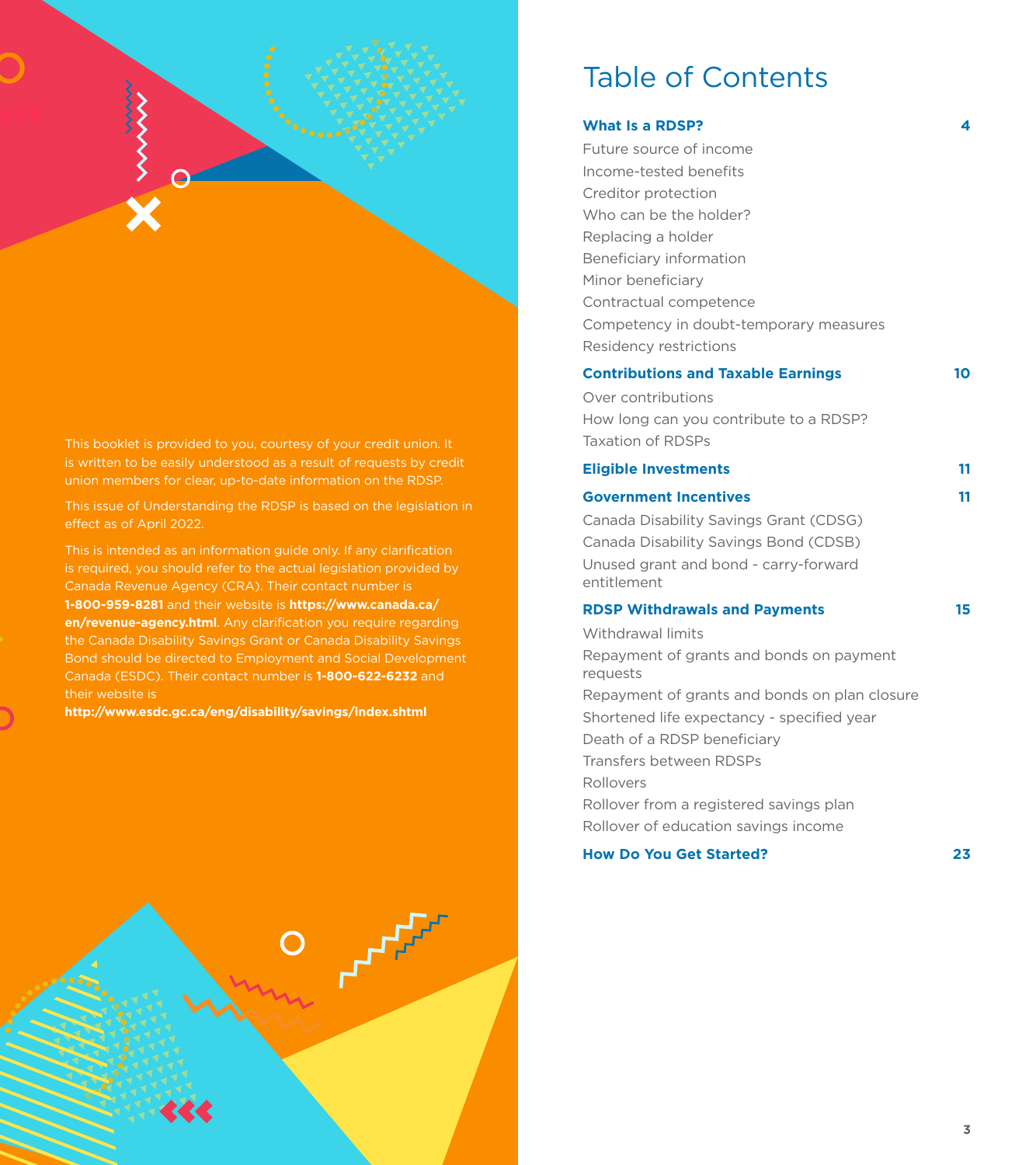**\*Federal budget 2021 proposes to extend the DTC eligibility requirements which would open up the RDSP to more qualifying beneficiaries.**

# What Is a RDSP?

Launched in 2008, a Registered Disability Savings Plan (RDSP) is a government-assisted and tax-deferred savings account designed to help parents and others save for the long-term financial security of a relative or other person, known as the beneficiary, who qualifies for the Disability Tax Credit (DTC) as approved by the Canada Revenue Agency (CRA).

The person, or organization, who opens and manages the RDSP is the **holder** of the plan. The plan holder is responsible for authorizing and making contributions to the RDSP for the beneficiary. The beneficiary is the **owner** of the RDSP.

The **beneficiary must be under the age of 60** when the account is opened, *unless the account is opened as a result of a transfer from the beneficiary's former RDSP*. **Government incentives are only available on contributions made while the beneficiary is under the age of 50.**

#### **Future source of income**

Investing in a RDSP will provide the beneficiary with an additional source of income in the future without impacting most provincial disability benefits and other federal income-tested benefits as detailed below.

**The lifetime contribution limit is currently set at \$200,000. The government adds to your RDSP savings by providing up to an additional \$90,000 in incentives to help save for the beneficiary.**

## **Income-tested benefits**

Assets in a RDSP are excluded from determining the beneficiary's eligibility for provincial disability assistance benefits in some provinces, such as British Columbia, Manitoba, and Ontario.

Having a RDSP will not impact the beneficiary's eligibility for federal income-tested benefits such as GST, OAS, EI, and the CCB.

However, payments received from a RDSP may affect eligibility for disability support and other disability pension payments. You should consult with the provincial benefit provider for further information before opening a RDSP.

## **Creditor protection**

In 2019, the federal budget exempted RDSPs from seizure by creditors in bankruptcy, except for contributions made in the 12 months prior to the date of filing. This exemption came into force June 21, 2019.

## **Who can be the holder?**

The beneficiary who qualifies for the Disability Tax Credit (DTC) **must** also be the holder of the RDSP unless they are under the age of majority or contractually incompetent. That is, the beneficiary is unable to manage the account and make investment decisions. The RDSP can have more than one holder; however, a beneficiary can only have one RDSP.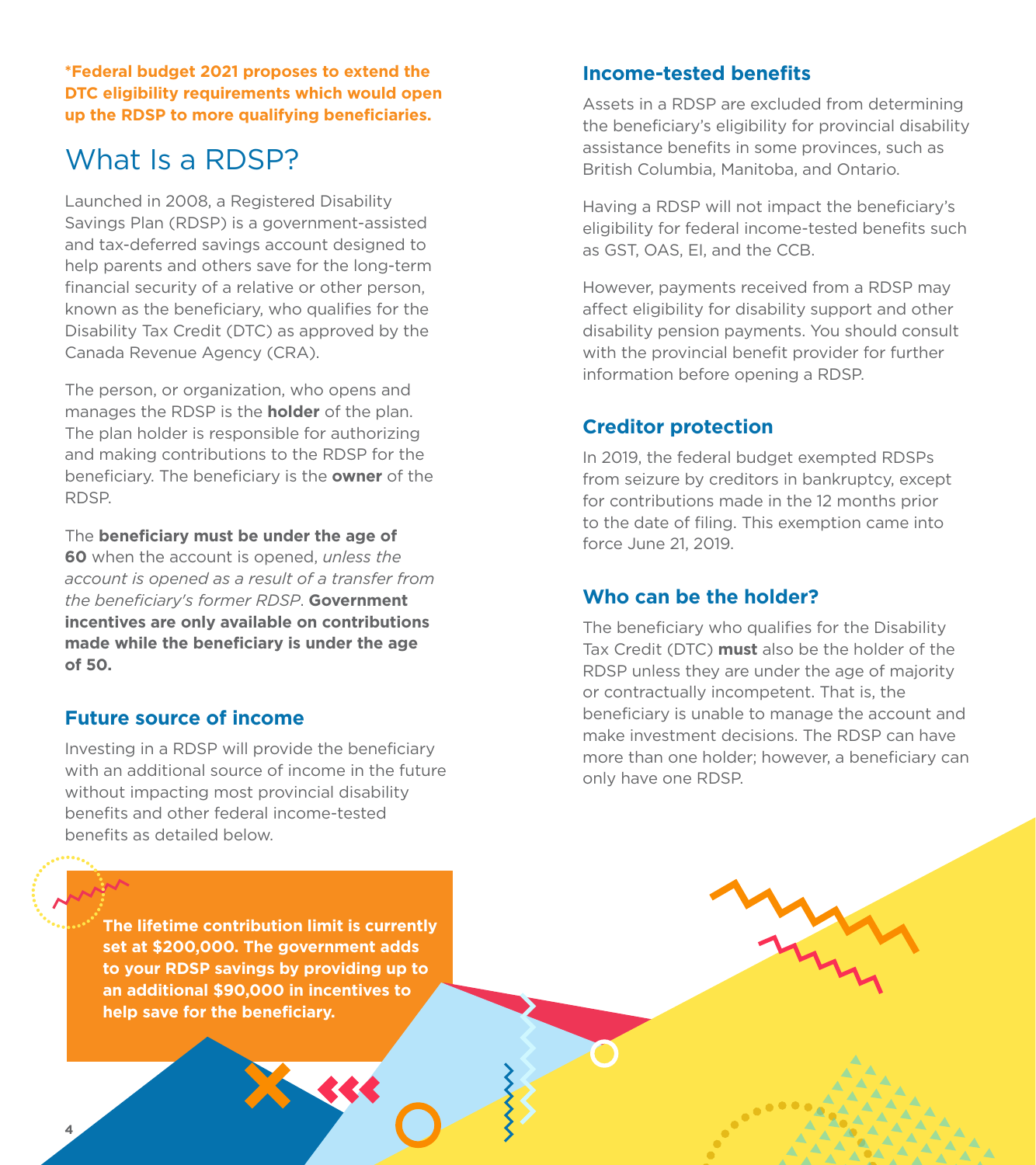The following chart highlights who can be the holder of the RDSP where the beneficiary is a minor or an adult.

| <b>RDSP Holder</b><br><b>Requirements</b>         | <b>Beneficiary</b> | <b>Legal Parent</b> |
|---------------------------------------------------|--------------------|---------------------|
| Minor<br>beneficiary                              | No                 | Yes                 |
| <b>Adult</b><br>beneficiary                       |                    |                     |
| who is<br>contractually<br>competent              | Yes                | No                  |
| who is <b>not</b><br>contractually<br>competent   | No                 | No                  |
| whose<br>contractual<br>competence is<br>in doubt | No                 | No<br>Yes, if QFM   |
| <b>Deceased</b><br>beneficiary                    | No                 | No                  |

| <b>RDSP Holder</b><br><b>Requirements</b>         | <b>Qualifying</b><br><b>Family Member</b><br>(QFM) | Legal<br><b>Representative</b> |
|---------------------------------------------------|----------------------------------------------------|--------------------------------|
| Minor<br>beneficiary                              | Nο                                                 | Yes                            |
| <b>Adult</b><br>beneficiary                       |                                                    |                                |
| who is<br>contractually<br>competent              | No                                                 | Nο                             |
| who is <b>not</b><br>contractually<br>competent   | Nο                                                 | Yes                            |
| whose<br>contractual<br>competence is<br>in doubt | Yes                                                | No                             |
| <b>Deceased</b><br>beneficiary                    | No                                                 | Yes                            |

# **Replacing a holder**

The holder information can only be changed due to one of the following circumstances:

- The holder is no longer the beneficiary's legal guardian, **OR**
- The holder or beneficiary dies

In any of the above scenarios, only a qualified person or institution may become the replacement holder of the RDSP.

# **Beneficiary information**

The beneficiary of the RDSP is the person with a disability who is entitled to receive money from the plan in the future. You should note that a beneficiary designation is irrevocable, which means it cannot be changed once the account is opened.

To be named as a beneficiary on a RDSP, the individual must:

- Qualify for the Disability Tax Credit (DTC)
- Be a resident of Canada when the RDSP is opened
- Have a valid Social Insurance Number (SIN)
- Be the age of 59 or under on December 31 in the year the plan is opened

**Information on applying for the SIN and/ or the DTC is located on the following government websites**

#### **Social Insurance Number**

https://www.canada.ca/en/employmentsocial-development/services/sin/apply.html

#### **Disability Tax Credit**

https://www.canada.ca/en/revenue-agency/ services/tax/individuals/segments/taxcredits-deductions-persons-disabilities/ disability-tax-credit.html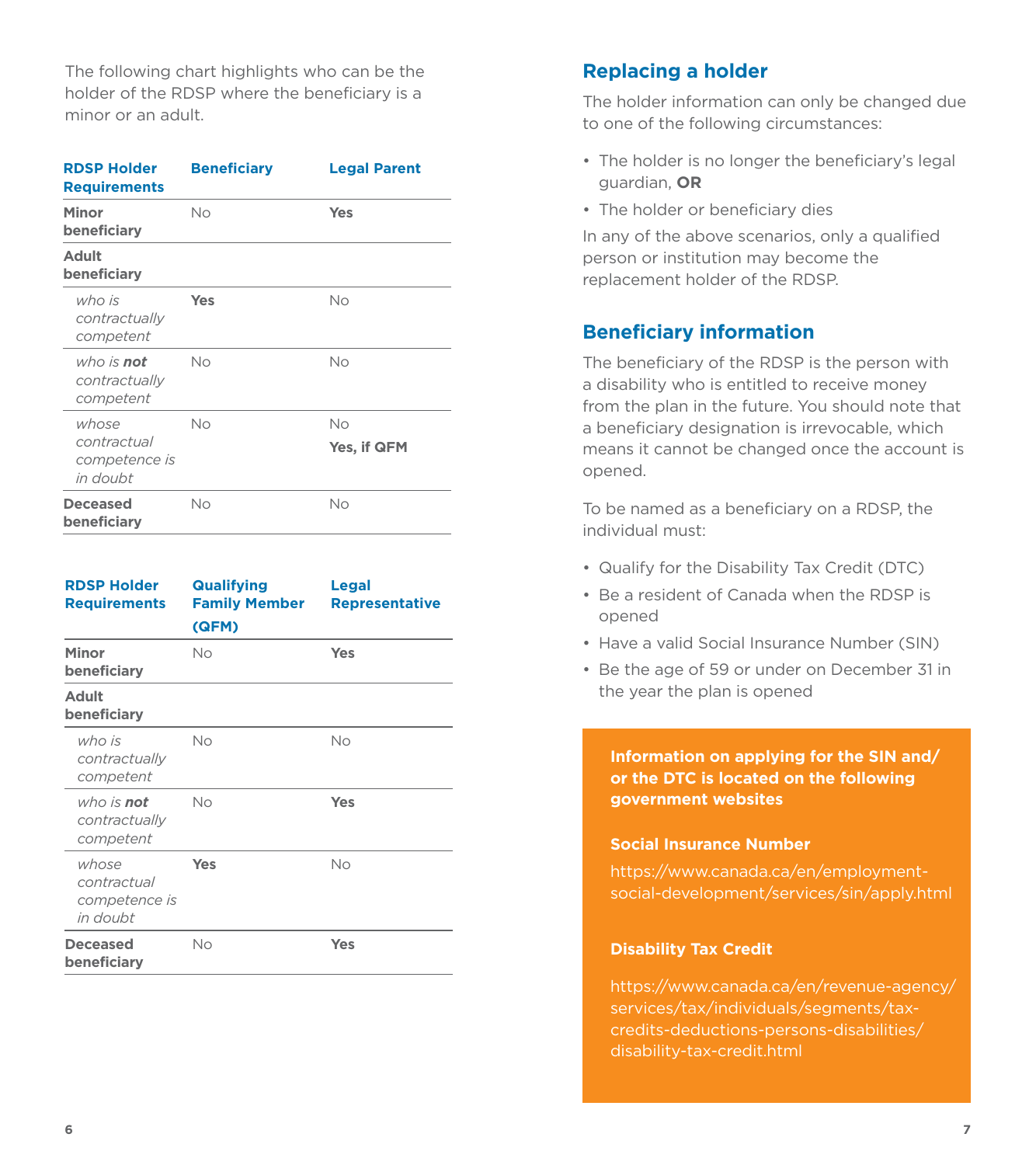# **Minor beneficiary**

Where the RDSP was not opened by the legal parent of the minor beneficiary, the beneficiary becomes the holder or joint holder, with their parent(s), of the RDSP when they reach the age of majority. Otherwise, the RDSP holder can remain as is with no changes. But, if the adult beneficiary is not contractually competent, the guardian can become the RDSP holder.



**The legal representative or public department cannot be a joint holder of the RDSP once the beneficiary reaches the age of majority and is contractually competent.**

#### **Contractual competence**

The adult beneficiary must have contractual competence to enter into a RDSP agreement and be the holder of the plan.

The beneficiary lacks contractual competency where they are not able to understand the general basics of the RDSP or the terms and conditions of the contract being formed. In this case, a qualified person or institution can open the RDSP for the beneficiary and become the holder.

#### **Qualified Person**

A legally appointed guardian, tutor, or curator

#### **Qualified Institution**

A legally appointed public department, agency, or institution

#### **Competency in doubt - temporary measures**

The government provided temporary measures in 2012 to allow provinces and territories

to develop long-term solutions to support families in obtaining legal authority to represent contractually incompetent adults. These measures provide for a Qualifying Family Member (QFM) to open a RDSP for the beneficiary until the beneficiary's competence is no longer in question or a legal representative is appointed. **These temporary measures expire on December 31, 2023.**

#### **Qualified Family Member (QFM)**

Beneficiary's spouse, common-law partner, or parent

**After 2023 a Qualified Family Member (QFM) can only open a RDSP for a beneficiary for the purpose of transferring an existing RDSP where the QFM is the holder.**



There are no residency restrictions for opening a RDSP for a beneficiary if the holder has a valid SIN or business number. **It is strongly advised that you seek independent international tax advice** from a qualified specialist to decide if a RDSP is the proper savings vehicle for you, due to the tax implications that may arise if the holder and/or beneficiary are currently, or subsequently become, non-residents of Canada. **The beneficiary must be a resident of Canada with a valid SIN at the time the designation is made.** 

Contributions to the RDSP can only be made while the beneficiary resides in Canada.



**A contribution to a RDSP while the beneficiary is a nonresident of Canada will cause the plan to be non-compliant and will require the plan to be closed.**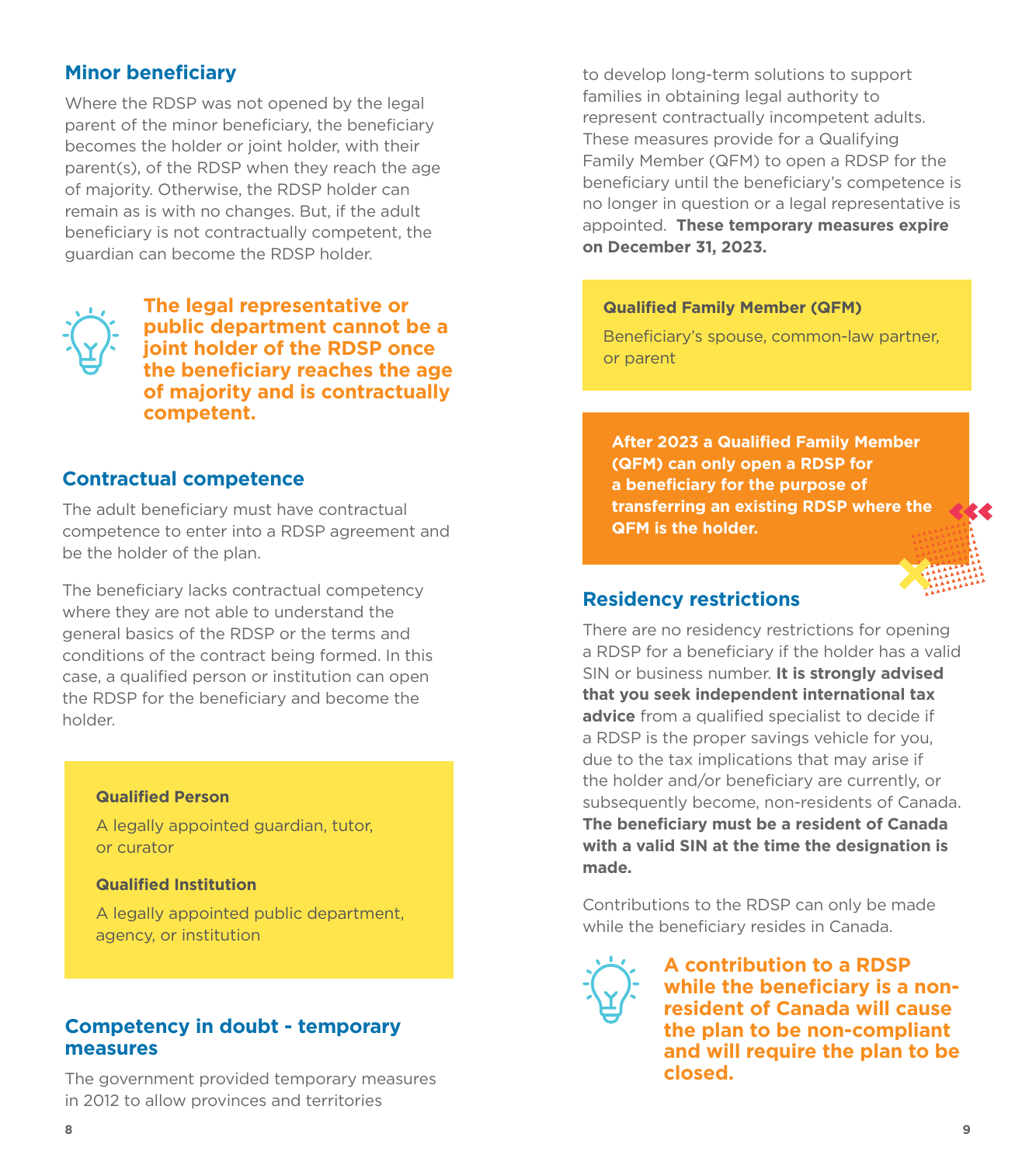# Contributions and Taxable **Earnings**

RDSP contributions are non-tax-deductible deposits that can be made by, or on behalf of, the beneficiary up to the end of the year the beneficiary turns 59. Although there is no annual contribution limit, **the RDSP is subject to a lifetime contribution limit of \$200,000**, DTC eligibility, and residency restrictions.

While all contributions made to the RDSP remain tax-free, government incentives and income earned in the RDSP are sheltered from tax until withdrawn by the beneficiary in the form of a Disability Assistance Payment (DAP).

Since the beneficiary is the sole owner of the RDSP assets, the taxable portion of the DAP will be reported on a T4A slip in their name for the year of withdrawal.

# **Over contributions**

It is important to make sure contributions to the RDSP do not exceed the \$200,000 lifetime contribution limit. This would cause the RDSP to become non-compliant and result in the plan being closed. Your plan administrator will monitor the plan and take measures to make sure it remains compliant.

#### **How long can you contribute to a RDSP?**

RDSP contributions can be made up to the end of the year the beneficiary turns 59 of age, so long as the beneficiary is a resident of Canada and qualified for the Disability Tax Credit (DTC) when the contribution is made.

# **Taxation of RDSPs**

RDSPs benefit from preferential tax treatment like the Registered Education Saving Plan (RESP). All government contributions (grants, bonds) and income in the RDSP become taxable income to the beneficiary in the year

of withdrawal. A T4A information slip will be generated in the name of the beneficiary and must be reported on their personal income tax return. **Private contributions are not subject to tax.** 

The RDSP issuer is required to withhold tax at source where the total of taxable payments exceeds the annual prescribed threshold.

#### **Withholding tax threshold**

| Year                                   | 2022     | 2021     |
|----------------------------------------|----------|----------|
| Federal maximum Basic                  | \$14,398 | \$13,808 |
| Personal Amount (BPA)                  |          |          |
| Federal Disability Amount (DA) \$8,870 |          | \$8,662  |
| Total                                  | \$23,268 | \$22,470 |

# Eligible Investments

A RDSP can hold the same investments that you buy in an RRSP or TFSA. This includes cash, credit union shares, Guaranteed Investment Certificates (GICs) and limited mutual funds. Mutual funds are only available through a licensed dealer. You will need to speak with your credit union to decide if they offer this type of investment. **Effective March 22, 2017, the government imposed a penalty tax against the beneficiary if the RDSP holds a non-qualifying investment.** The penalty tax is equal to 50% of the value of the non-qualified investment when it was purchased. Additionally, there is an advantage tax equal to 100% of the income and gain earned on a prohibited investment if not immediately withdrawn. **Your credit union restricts RDSPs to hold qualified investments only.**

# Government Incentives

The government of Canada provides free money on contributions to RDSP beneficiaries in the form of incentives to accelerate the growth in the RDSP. This provides future savings and a source of income for the disabled beneficiary.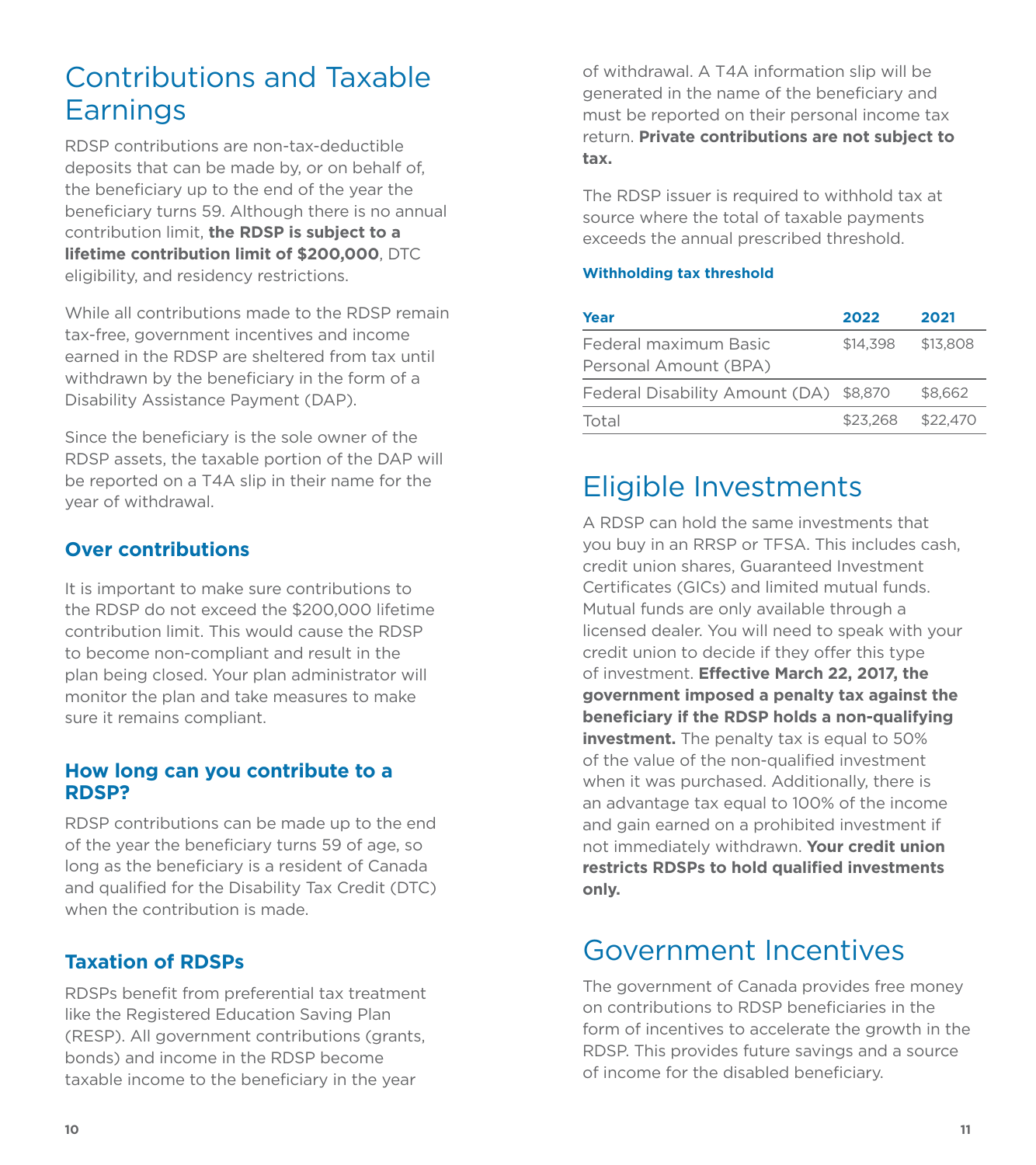Incentives are paid to the RDSP based on the amount of your contribution and limits are imposed by the government. **Contributions must be made by the end of the year the beneficiary turns 49 to attract government incentives**.

**The amount received from the government is based on the amount of the contribution and the beneficiary's family income. Where the beneficiary is a minor, the family income is based on the information provided to obtain the Canada Child Benefit (CCB).** 

#### **Canada Disability Savings Grant (CDSG)**

The Canada Disability Savings Grant (CDSG) is a government incentive that provides a matching grant equal to 300%, 200% or 100% of contributions made to the RDSP during the year based on the beneficiary's net family income.



#### **The Government of Canada paid out \$351.6 million in grant payments to over 168,000 beneficiaries in 2017.**

— Government of Canada/CDSP 2017 Annual Statistics Review

The following chart demonstrates the financial benefit of making an annual contribution in the amount of \$1,500 with the addition of the grants received on the contribution.

#### **2022 Net Family Income**

| <b>CDSG on</b><br>annual<br>contributions | <b>Less than</b><br>\$100,392 | <b>Maximum</b><br>grant | Total<br>contribution<br>and grant |
|-------------------------------------------|-------------------------------|-------------------------|------------------------------------|
| <b>First \$500</b>                        | 300%                          | \$1,500                 | \$2,000                            |
| Next \$1,000                              | 200%                          | \$2,000                 | \$3,000                            |
| Over \$1,500                              | $O\%$                         | \$0                     | \$0                                |
| Total:                                    |                               | \$3,500                 | \$5,000                            |

#### **2022 Net Family Income**

| <b>CDSG on</b><br>annual<br>contributions | More than<br>\$100.392 | <b>Maximum</b><br>grant | <b>Total</b><br>contribution<br>and grant |
|-------------------------------------------|------------------------|-------------------------|-------------------------------------------|
| <b>First \$1,000</b><br>only              | $100\%$                | \$1,000                 | \$2,000                                   |
| <b>Next \$500</b>                         | $O\%$                  | \$0                     | \$0                                       |
| Total:                                    |                        | \$1,000                 | \$2,000                                   |

#### **Lifetime maximum CDSG: \$70,000**

Note, the maximum annual grant is \$1,000 where the beneficiary's family income exceeds the annual threshold or where the net family income is not available from the Canada Revenue Agency (CRA).

## **Canada Disability Savings Bond (CDSB)**

The Canada Disability Savings Bond (CDSB) is an additional incentive paid to low-income beneficiaries where the net family income is \$50,197 or less. The maximum amount available is \$1,000 each year. **You do not have to make any contributions to the RDSP for the beneficiary to receive the bond. However, a RDSP needs to be opened before the end of the year the beneficiary turns 49.**



#### **The Government of Canada paid out \$155 million in bond payments to over 168,000 beneficiaries in 2017.**

— Government of Canada/CDSP 2017 Annual Statistics Review

The following chart highlights the amount of bonds available to a beneficiary with a lowincome. **To qualify for the bond, it is important that the beneficiary files their annual personal tax return.**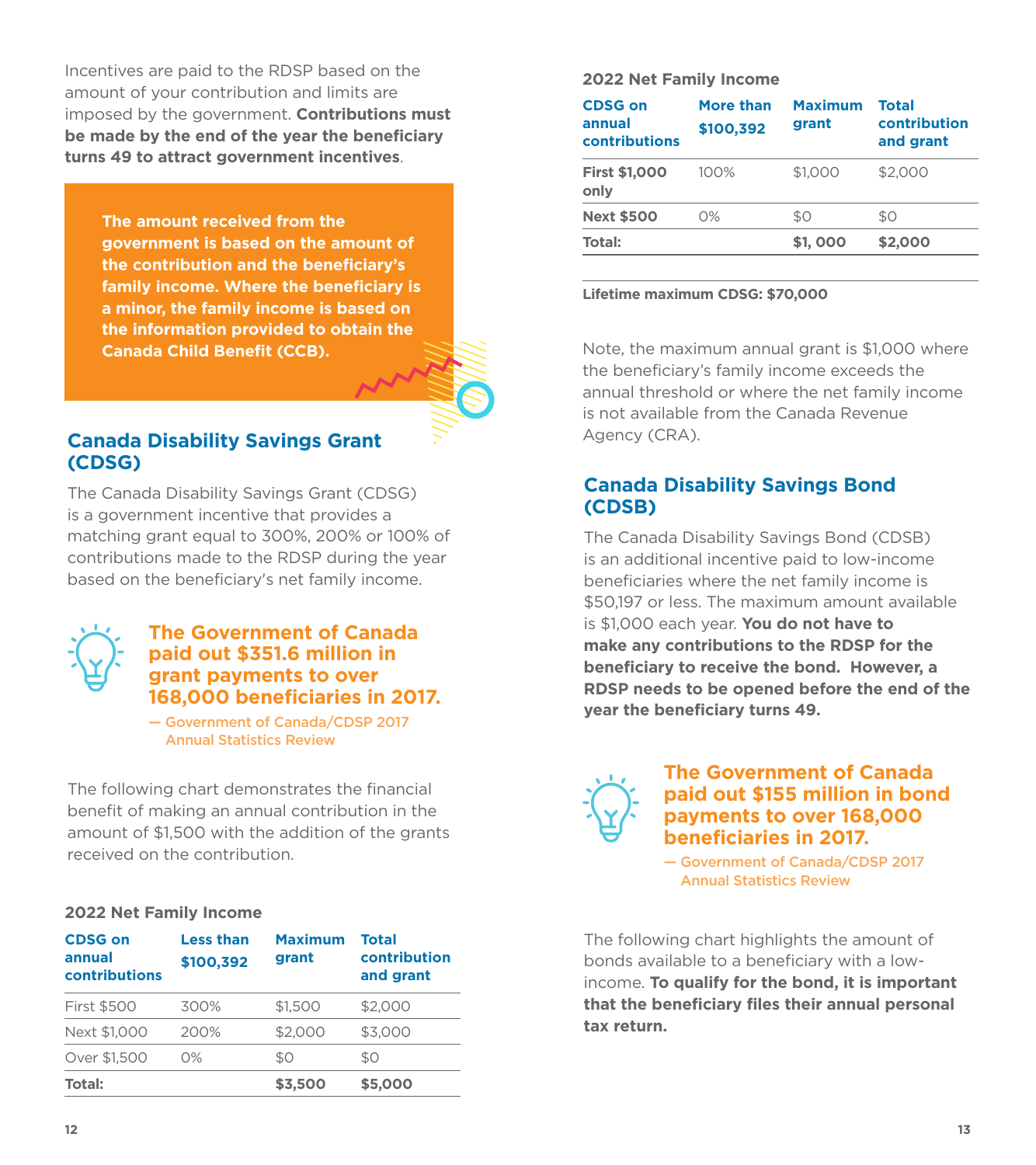If the beneficiary is a minor, the net family income will be based on the parent or guardian that received the Canada Child Benefit (CCB).

| *Beneficiary's Family Income<br>(2022)              | <b>Bond</b>          |
|-----------------------------------------------------|----------------------|
| \$32,797 or less                                    | \$1,000              |
| *From \$32,797 to \$50,197                          | <b>Under \$1,000</b> |
| More than \$50,197                                  | \$0                  |
| Maximum annual grant                                | \$1,000              |
| * Based on formula in the Canada<br>Disability Act. |                      |

#### **Lifetime maximum CDSB: \$20,000**

*\*Net family income based on the tax return of the second preceding tax year. For example, the 2022 income threshold is based on your net income in 2020.*

#### **Unused grant and bond- carry-forward entitlement**

If you open a RDSP before the end of the year the beneficiary turns 49, the account will receive the beneficiary's unused grant and bond entitlements from the past 10 years, starting from 2008 (the year the RDSPs became available). The available amount is calculated automatically by the government and will be deposited to the RDSP based on the amount of the contribution and the beneficiary's net family income in those years. Although you must contribute to the RDSP to receive unused grant entitlements for the beneficiary, **a contribution is not required for the beneficiary to receive unused bond entitlements.**

The annual maximum amount of unused grants and bonds available to the beneficiary is \$10,500 for grants and \$11,000 for bonds. The maximum amount includes any grant entitlement for the current year.

**A CRA statement of entitlement issued each year will provide you with maximum entitlements for the year.** 

The following examples demonstrate the value of contributing to a RDSP, assuming the beneficiary is qualified to receive grants and bonds in the current and previous 6 to 10 years

#### **Contribution with Unused Grant Room: \$3,500**

| Contribution                                                         |          |
|----------------------------------------------------------------------|----------|
|                                                                      | \$3,500  |
| Canada Disability Savings Grant<br>(\$500 x 7 years at 300%)         | \$10,500 |
| Canada Disability Savings Bond<br>$($1,000 \times 11 \text{ years})$ | \$11,000 |
|                                                                      |          |

#### **Total contribution with incentives \$25,000**

*Subject to the lifetime maximum limits of \$70,000 (grants) and \$20,000 (bonds) respectively*

> **Remember, the annual maximum unused grant entitlement that can be used and paid out in the calendar year is \$10,500. This includes any grant entitlement for the current year.**



# RDSP Withdrawals and Payments

Payments from a RDSP can be requested at any time, and for any purpose. They may consist of contributions, grants, bonds, earned income and rollover amounts. There are two main types of payments made from a RDSP:

- Disability Assistance Payments (DAPs)
	- A discretionary payment from the RDSP that can be made to the beneficiary at any time
- Lifetime Disability Assistance Payments (LDAPs)
	- A regularly scheduled periodic payment that, once started, must continue for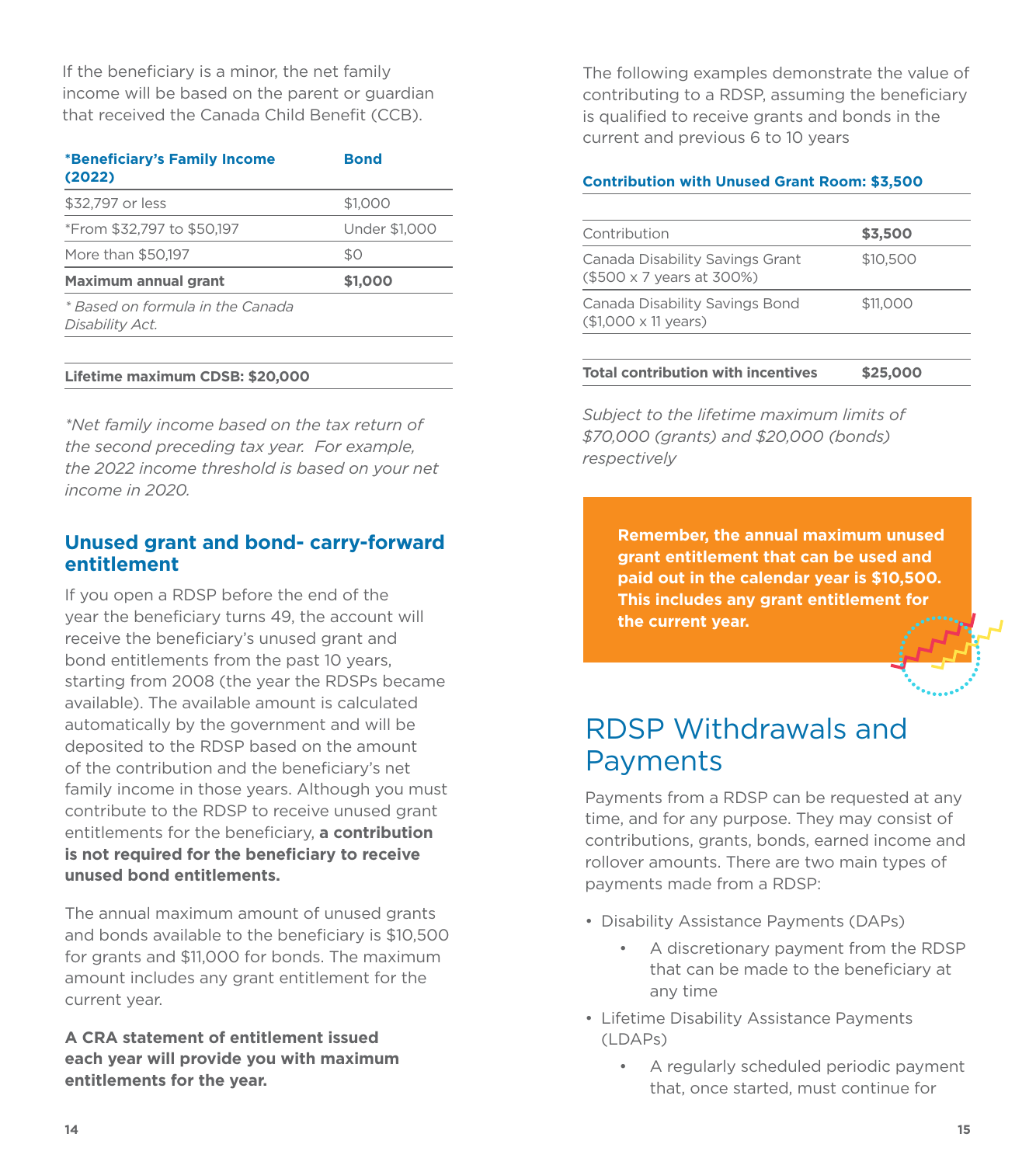the life of the beneficiary or until the RDSP is terminated

• Payments must begin by the end of the year the beneficiary turns 60 and are subject to an annual withdrawal limit based on a prescribed formula

## **Withdrawal limits**

DAP and LDAP requests are subject to withdrawal limits calculated depending on the amount of private contributions from the holder or government contributions (i.e. the grants and bonds).

When private contributions exceed government contributions at the beginning of the year, the RDSP is considered a Non-Primarily Government-Assisted Plan (Non-PGAP).

Likewise, when the grants and bonds paid into the RDSP exceed the amount of private contributions in the previous year, the RDSP becomes a Primarily Government-Assisted Plan (PGAP) in the current year.

**A RDSP that is a PGAP is subject to limits on withdrawals (DAPs and LDAPs) as described below.**

#### **Beneficiary is age 59 or less**

The maximum annual amount available in a RDSP that is a PGAP must not exceed the greater of the amount calculated for a LDAP and 10% of the Fair Market Value (FMV) of the assets in the RDSP at the beginning of the year.

#### **Beneficiary is over the age of 59**

When the beneficiary is over the age of 59 in a PGAP, the LDAP cannot exceed the amount determined in the prescribed formula.



#### **Beneficiary is age 28 to 58**

In a PGAP plan, the beneficiary can request payments from the RDSP at any time if after the payment, the FMV of the property in the RDSP is not less than the Assistance Holdback Amount (AHA). The DAP available in this case cannot be more than the amount determined in the prescribed formula. **The holder's consent is not required for withdrawals up to this specified amount.** 

# **Repayment of grants and bonds on payment requests**

While the RDSP provides incentives to encourage long-term savings of 10 years or more, receiving payments (DAPs or LDAPs) before age 59 may trigger the repayment of all or part of the Assistance Holdback Amount (AHA). **Payments made after the age of 60 are not subject to repayment as grant and bond payments end at the end of the year the beneficiary turns 59.**

The AHA is the total amount of grants and bonds paid to the RDSP within the last 10-year period. less any part of the amount that has been repaid to the federal government. The RDSP issuer will set aside this amount as required.

Since 2014, payments made from a RDSP are subject to the three to one proportional repayment rule. This requires an amount that is three times the amount of the payment to be returned from AHA to the federal government if the grants and bonds were paid to the RDSP within a ten-year period preceding the date of withdrawal. **That is \$3.00 of grant or bond payment for each \$1.00 withdrawn.** If a plan has been established for more than 10 years and grants and bonds were paid at least ten years ago, then those amounts would not be part of the AHA.

Repayments will be applied using the first-in, first-out method, starting with the oldest grants and bonds paid into the RDSP followed by the newest.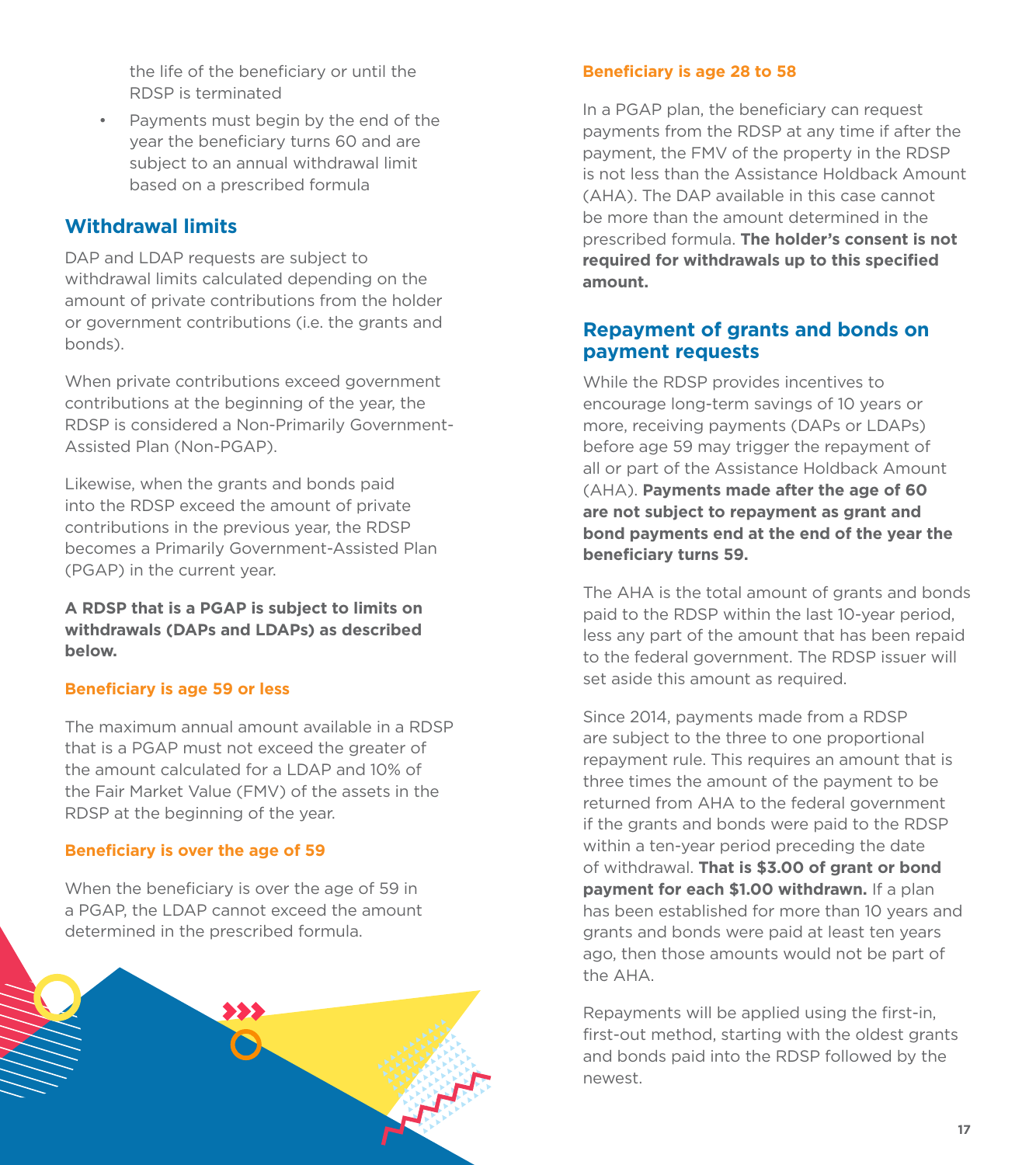#### **EXAMPLE**



**Peter (age 55) is the beneficiary of a RDSP that has been in existence for 10 years. The Assistance Holdback Amount (AHA) for his RDSP is \$35,000 (amount of grants and bonds paid in the past ten years).** 

**Peter requested Disability Assistance Payment (DAP) of \$3,000 from his RDSP. Since Peter is under the age of 60, the repayment rule applies to his withdrawal request. As a result, the RDSP issuer had to return \$9,000 (\$3 x \$3,000) from Peter's AHA portion.** 

**If the maximum AHA in this example was \$7,000, then the amount to be repaid would be capped at \$7,000 not \$9,000 as the repayment amount only applies to the balance remaining in the AHA.**

#### **Repayment of grants and bonds on plan closure**

In addition to the above, the repayment of grants and bonds will be required in the following circumstances:

- When the RDSP is closed, OR
- When the beneficiary passes away

In these situations, the amount that needs to be returned to the federal government **is the lesser of:**

• All grants and bonds that have been in the RDSP for under 10 years

#### **OR**

• The fair market value of the RDSP

**The 2019 federal budget amended the repayment rules to exclude the requirement to close the RDSP when the beneficiary no longer qualifies for the Disability Tax Credit.**

## **Shortened life expectancy – specified year**

The beneficiary is considered to have a shortened life expectancy when a medical doctor or nurse practitioner provides a written certification that the beneficiary's life expectancy is 5 years or less.

A specified year starts when the medical confirmation is provided to the RDSP issuer and remains in effect for each of the 5 years after the year of certification or until the designation is removed.

#### **The RDSP becomes a Specified Disability Savings Plan (SDSP) during the years of certification.**

The holder has two options available when the beneficiary has a shortened life expectancy:

| <b>Keep the RDSP as is</b>                                                                         | <b>Designate the RDSP as a</b><br><b>SDSP</b>                                                                                                                                        |
|----------------------------------------------------------------------------------------------------|--------------------------------------------------------------------------------------------------------------------------------------------------------------------------------------|
| 10-year AHA<br>repayment rules<br>apply on DAPs                                                    | 10-year AHA repayment rules<br><b>do not</b> apply                                                                                                                                   |
| Payments can be<br>made at any time                                                                | Payments must start before<br>the end of the year following<br>the year the RDSP was<br>designated as a SDSP                                                                         |
| There is no annual<br>maximum payment<br>limit                                                     | The annual minimum payment<br>must be at least equal to the<br><b>I DAP formula</b>                                                                                                  |
| I DAP formula does<br>not apply when the<br>beneficiary is age 59<br>or less                       | The taxable portion on all<br>withdrawals cannot exceed<br>\$10,000 in the year (unless the<br>LDAP minimum is a greater<br>amount)                                                  |
| Regular payment<br>rules will be<br>reinstated if the<br>beneficiary survives<br>more than 5 years | If the beneficiary survives<br>more than 5 years, the RDSP<br>remains a SDSP unless the<br>holder requests to remove<br>the designation or the plan no<br>longer qualifies as a SDSP |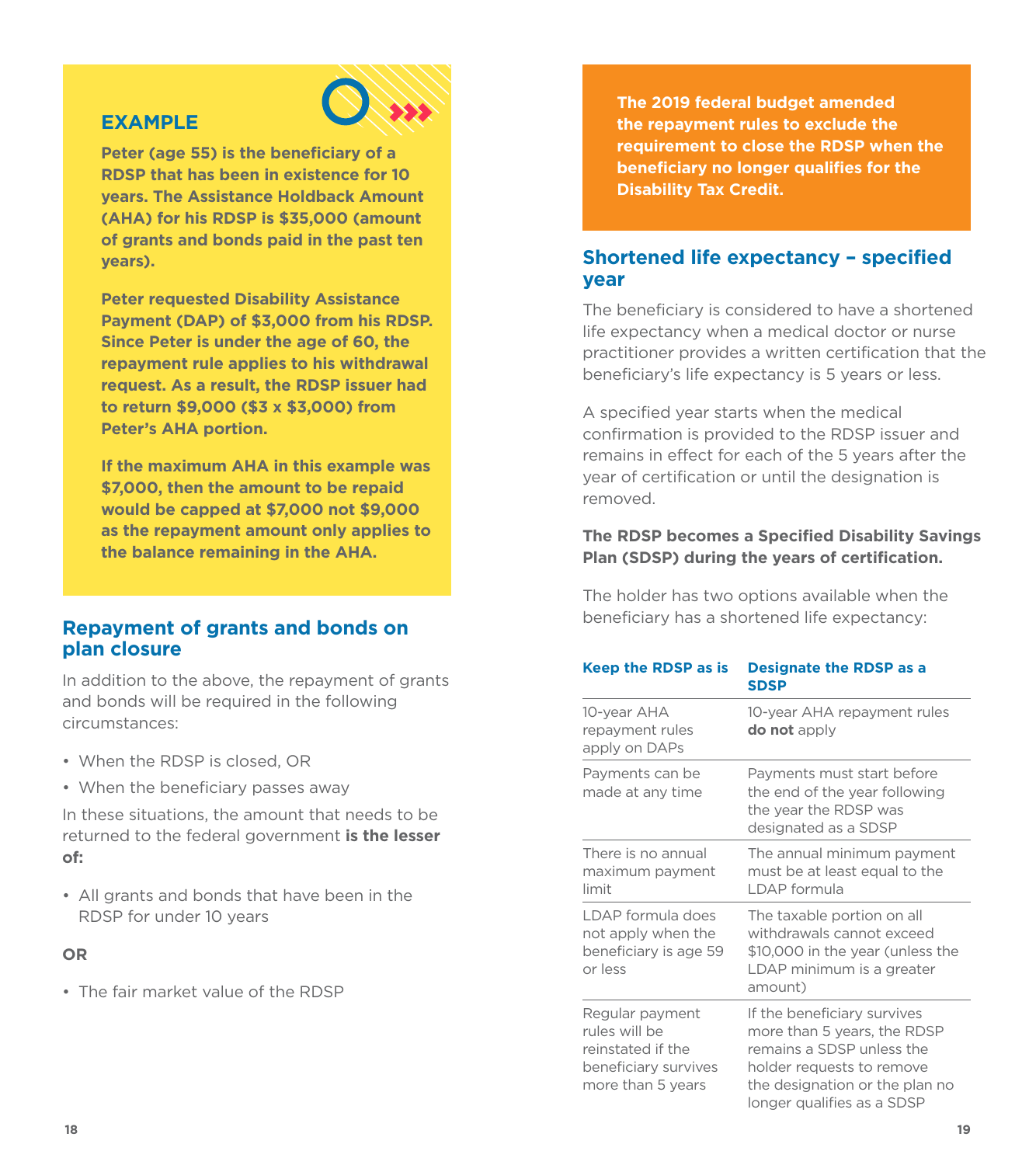**Once an election has been made to specify the RDSP, the SDSP cannot receive any contributions or government incentives. The carrying forward of unused grants and bonds will not apply in the years after the year the plan is designated as a SDSP. The SDSP is also prohibited from receiving a rollover from a RESP. However, a rollover from a retirement savings plan is allowed.**



## **Death of a RDSP beneficiary**

If the RDSP beneficiary dies while the plan is still open, the RDSP must be closed by December 31st of the year following their death. When the RDSP is closed, all grants and bonds received in the RDSP in the last 10 years must be returned to the government. All remaining funds in the RDSP will be paid to the deceased beneficiary's estate. The taxable portion of any DAPs will be reported on a T4A slip in the name of the beneficiary's estate for the year of withdrawal.

#### **Transfers between RDSPs**

The holder can transfer all property in the RDSP from one financial institution to another so long as the beneficiary is the same on both plans. Once the transfer is complete, the transferring plan must be closed as the beneficiary can only have one RDSP in their name. The issuer of the RDSP must agree to pay any required DAP when the transfer occurs in a year after the beneficiary attained the age of 59.

The holder is responsible for initiating the transfer request on the prescribed form which must be completed by both the relinquishing and receiving financial institution.



**RDSP issuers must notify the government immediately when a RDSP is established or transferred to another RDSP**

# **Rollovers**

A rollover to a RDSP occurs on a tax-deferred basis subject to the beneficiary's \$200,000 lifetime contribution limit. The amount of the rollover is considered a private contribution that does not attract government grants. It is fully taxable upon withdrawal.

There are two types of rollovers that you can transfer to a RDSP:

- Registered savings rollover; and
- Education savings rollover

For both types of rollovers, **the RDSP beneficiary must be a resident of Canada and age 59 or less by the end of the calendar year the rollover takes place.** 

## **Rollover from a registered savings plan**

The holder can request a rollover from a registered savings plan to a RDSP when the RDSP beneficiary receives a death benefit. Only death benefits received from the passing of a legal parent or grandparent would apply.

A registered savings plan includes a Registered Retirement Savings Plan (RRSP), Registered Retirement Income Fund (RRIF), Registered Pension Plan (RPP), Specified Pension Plan (SPP) or Pooled Registered Pension Plan (PRPP). **A rollover can also be directed from the estate of the parent or grandparent if the RDSP beneficiary was also a beneficiary of the estate.**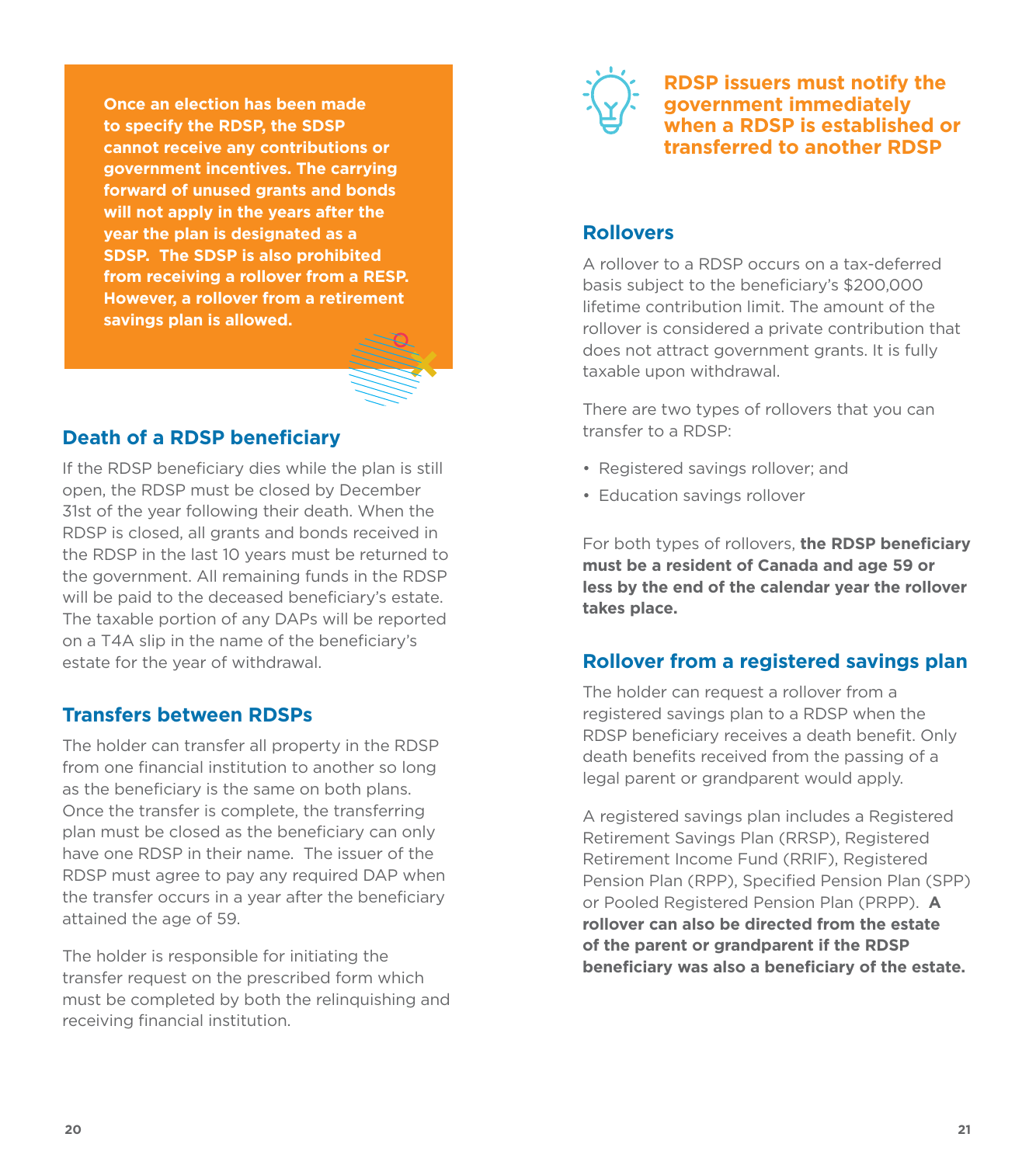# **Rollover of education savings income**

Where the RDSP beneficiary is also a beneficiary of a Registered Education Savings Plan (RESP), the RDSP holder and RESP subscriber can jointly elect to transfer the accumulated investment income portion from the RESP to the RDSP. The amount of the transfer is subject to the \$200,000 lifetime limit as described above. To qualify for the rollover, one or more of the following conditions must be met:

• The beneficiary has a severe and prolonged mental impairment that can reasonably be expected to prevent him/her from pursuing post-secondary education;

#### **OR**

• The RESP account has been in existence for at least 10 years and all the beneficiaries in the plan are at least 21 years of age and are not pursuing post-secondary education;

#### **OR**

• The RESP has been in existence for more than 35 years.

**The following requirements apply when a RESP rollover occurs:**

- **• RESP contributions will be returned to the RESP subscriber on a tax-free basis**
- **• All RESP grants and bonds will be repaid to the respective government authority**
- **• The RESP must be closed by the end of February following the year the rollover is made**

# How Do You Get Started?

Please visit your local credit union branch to discuss how a RDSP can help people with disabilities save for their long-term financial needs. It is advised that you ask your credit union advisor about deposit insurance protection before making any investment decisions.